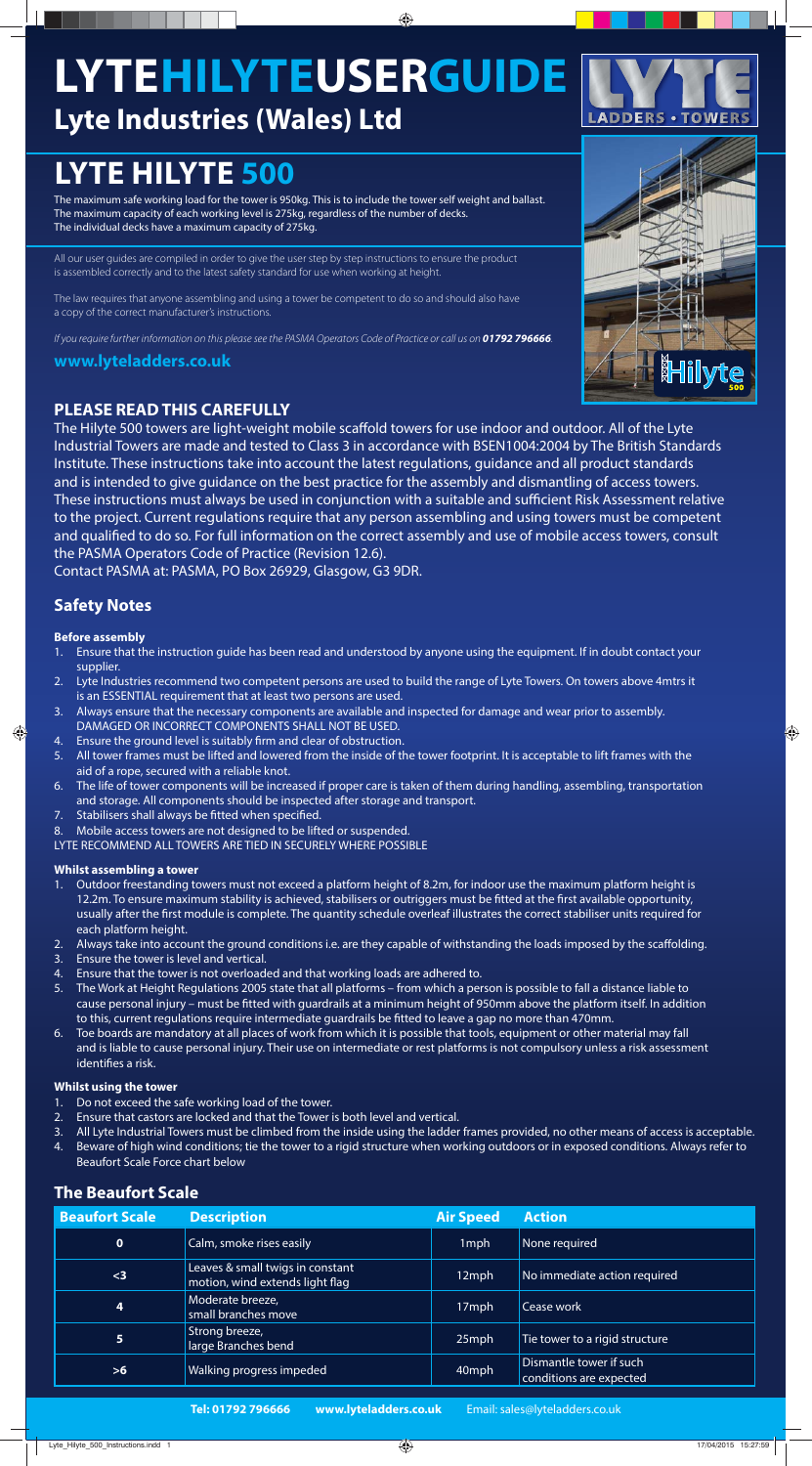#### ◈

#### **Whilst using the tower continued**

- 5. If a tower is left unattended, it must be secured against unauthorised usage or adverse weather conditions.
- 6. Adjustable legs are intended only to level the tower and never to gain additional tower height.
- 7. For linking towers or special applications, always consult your supplier.
- 8. Care must be taken when using power tools, jet washers or other tools that impose side loads. The maximum side load on a freestanding tower is 20kgs.
- 9. It is not permissible to attach bridging between a tower and a building.
- 10. Never jump onto platforms.
- 11. Towers used outdoors shall, wherever possible, be secured to a building or other structure.

#### **Stabilisers**

STABILISERS OR OUTRIGGERS SHALL ALWAYS BE FITTED WHEN SPECIFIED.

- When fitting stabilisers ensure they're as low as possible while providing the largest available footprint.
- Fit top boom to the frame, tighten enough so it won't detach but can still be adjusted.
- Now fit the bottom boom similar to the top one
- Adjust top and bottom booms ensuring the stabiliser foot is in firm contact with the ground.
- For telescopic stabilisers, remove locking pin and extend the inner tube to desired length then secure the locking pin in place. It can now be fitted in the same manner as the standard stabiliser.

- **A** Toe Board Set
- **B** Hatch Deck
- **C** Diagonal Brace
- **D** Stabiliser

⊕

- Always inspect components before assembling the tower. Always inspect the tower before using. Ensure that the tower is upright and square. Ensure castors are locked. 5. Ensure legs are correctly adjusted. 6. Ensure all horizontal braces and platforms are level. Ensure stabilisers are fitted as specified in the instruction manual. Ensure platforms are correctly located and anti-lift locks are on. 9. Ensure all guardrails are in place.
- $\Box$  Ensure Toeboards are correctly fitted as illustrated in the instruction manual. Always check whether the structure assembly is still correct and complete. Check that no environmental changes have influenced the safe use of the mobile tower. At no time is it acceptable to extend the height of the platform by use of ladders, boxes or other devices. Always refer to this checklist before and after assembly of the tower. **If in doubt about any application consult your supplier for advice. PLEASE REMEMBER: A thorough risk assessment must be carried out prior to any work being carried out at height.**
- **E** 2, 3, 4 Rung Ladder Frame
- **F** Horizontal Brace **G** - Standard Deck **H** - Adjustable Leg **I** - Castor **J** - 2, 3, 4 Rung Span Frame

## **Assembly Checklist**

These checks must be completed directly after the Tower has been built and before each consecutive use.

#### **Before moving a tower**

- 1. Towers should only be moved with the utmost caution. Before moving, ensure the route is clear of any obstructions, both at ground level and overhead (particularly overhead cables).
- 2. Never attempt to move a tower with people or materials still on it.
- 3. Ensure the tower height is reduced to 4m when stabilisers are in the correct position. Reduce tower to 2m when stabilisers are in the incorrect position before moving.
- 4. Stabilisers should be left fitted in position, though raised no more than 25mm from the ground.
- 5. Move the tower only by applying manual effort, pushing at the base of the tower.
- 6. NEVER MOVE A TOWER IF WIND LEVELS ARE ABOVE 3 ON THE BEAUFORT SCALE.

#### **After moving the tower**

- 1. Always inspect the tower after moving and before use.
- 2. Always refer to the instructions in this guide.
- 3. Never throw equipment from the tower, either lower it with a rope or by hand.
- 4. Any components found to be damaged should be isolated, tagged and reported to someone in authority to either have them repaired or removed from service.
- 5. In accordance with current regulations any tower that has been assembled must be checked every 7 days (minimum) to ensure that the tower continues to comply with the regulations.

#### **Maximum Safe Working Load**

The maximum safe working load for the tower is 950kg. This is to include the tower self weight and ballast.

The maximum capacity of each working level is 275kg, regardless of the number of decks. The individual decks have a maximum capacity of 275kg.

| <b>LYTE INDUSTRIAL TOWER</b> | <b>WEIGHT</b>      |  |
|------------------------------|--------------------|--|
| 150mm Locking Castor         | 3.54kg             |  |
| Adjustable Leg               | 0.98kg             |  |
| 2 Rung Span Frame DW         | 4.55kg             |  |
| 2 Rung Span Frame SW         | 3.45kg             |  |
| 2 Rung Ladder Frame DW       | 4.59kg             |  |
| 2 Rung Ladder Frame SW       | 4.20kg             |  |
| 3 Rung Ladder Frame DW       | 8.80kg             |  |
| 3 Rung Ladder Frame SW       | 8.95kg             |  |
| 3 Rung Span Frame DW         | 6.79kg             |  |
| 3 Rung Span Frame SW         | 5.10 <sub>kg</sub> |  |

| 4 Rung Ladder Frame DW | 11.93kg            | 3.2m Side Toeboard           |
|------------------------|--------------------|------------------------------|
| 4 Rung Ladder Frame SW | 9.90kg             | 1.2m End Toeboard            |
| 4 Rung Span Frame DW   | 9.05kg             | 0.85m End Toeboard           |
| 4 Rung Span Frame SW   | 7.40 <sub>kg</sub> | <b>Standard Stabiliser</b>   |
| 1.8m Standard Deck     | 12.62kg            | <b>Telescopic Stabiliser</b> |
| 2.5m Standard Deck     | 17.22kg            | Large Telescopic Stabil      |
| 3.2m Standard Deck     | 21.63kg            |                              |
| 1.8m Hatch Deck        | 13.40kg            |                              |

| <b>LYTE INDUSTRIAL TOWER</b> | <b>WEIGHT</b>      |  |
|------------------------------|--------------------|--|
| 2.5m Hatch Deck              | 17.71kg            |  |
| 3.2m Hatch Deck              | 22.15kg            |  |
| 1.8m Horizontal Brace        | 2.05kg             |  |
| 2.5m Horizontal Brace        | 2.50kg             |  |
| 3.2m Horizontal Brace        | 2.96kg             |  |
| 2.1m Diagonal Brace          | 2.20 <sub>kg</sub> |  |
| 2.7m Diagonal Brace          | 2.70kg             |  |
| 3.4m Diagonal Brace          | 3.25kg             |  |
| 1.8m Side Toeboard           | 2.90kg             |  |
| 2.5m Side Toeboard           | 3.54kg             |  |



| 3.2m Side Toeboard           | 4.18kg             |
|------------------------------|--------------------|
| 1.2m End Toeboard            | 1.94ka             |
| 0.85m End Toeboard           | 1.15kg             |
| <b>Standard Stabiliser</b>   | 3.80kg             |
| <b>Telescopic Stabiliser</b> | 8.20kg             |
| Large Telescopic Stabiliser  | 8.40 <sub>kg</sub> |
|                              |                    |

#### **Components for**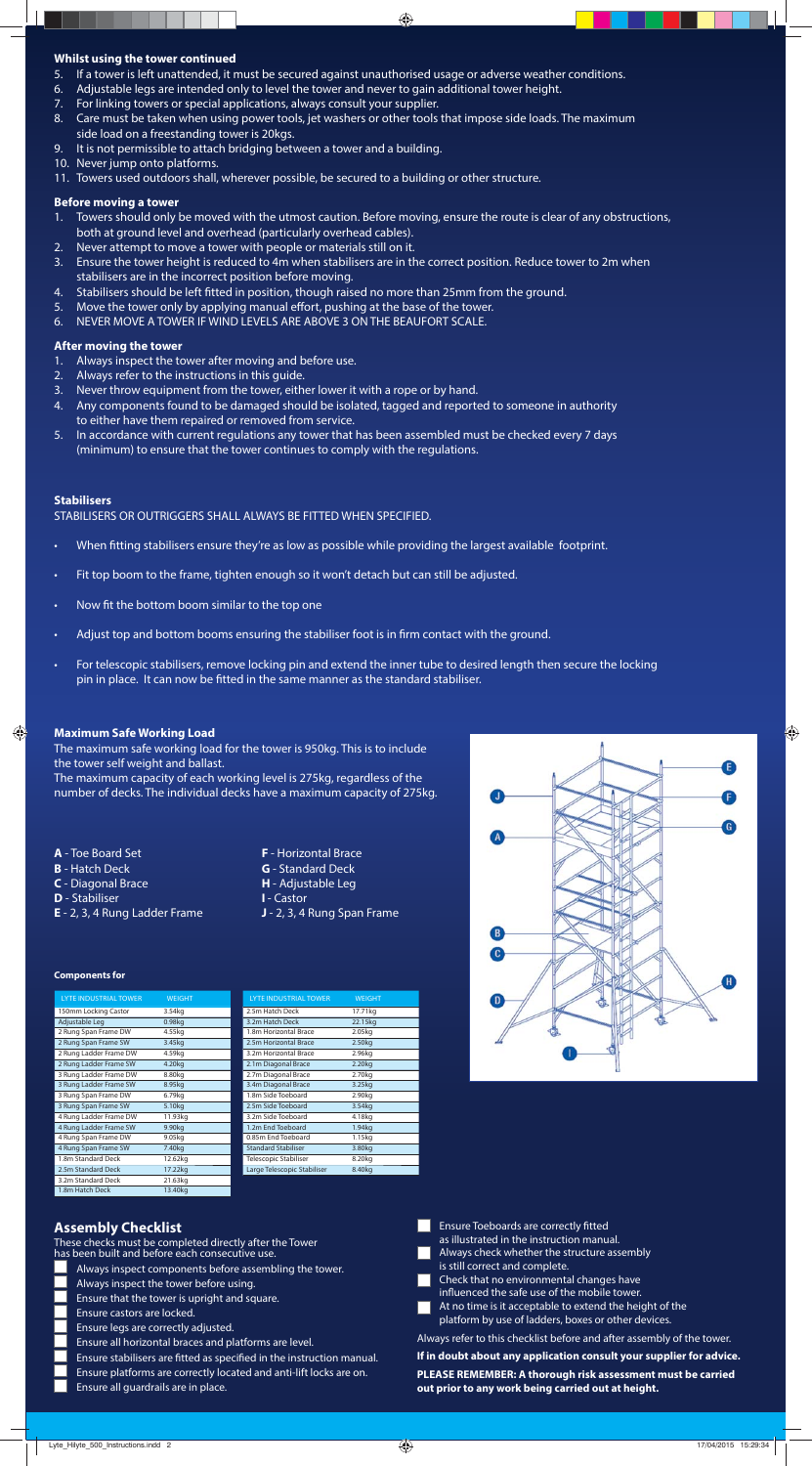**1:** Fit leg and castor assembly into the 2 rung ladder frame, repeat with the 2 rung span frame.

**2:** Fit the 1st horizontal brace on frame horizontal at Ladder side then the 2nd on the upright as shown.

**3:** Attach both horizontal braces to the span frame as shown in the illustration.

**4:** Fit 4 rung ladder and span frames, ensure the circlips are locked.

**5:** Fit 2 diagonal braces in opposing direction from the 1st rung to the 3rd rung as shown.

**6:** Place platform on the 4th rung ensuring hatch is to the ladder end and it opens outwards. Ensure wind clips are locked.

**7:** Fit stabilisers ensuring that the maximum footprint is achieved.

⊕

**8:** Fit another 2 diagonal braces diagonally opposed from the 3rd rung to the 5th rung.

**13:** Fit toeboards then carryout final inspection before use.

**9:** Using the 3t method of assembly, fit horizontal bracing on the 5th and 6th rungs above the hatch platform. The platform is now safe to stand on.

**10:** Fit 4 rung ladder and span frames ensuring the circlips are locked.

**11:** Fit 2 diagonal braces diagonally opposed from the 5th rung to the 7th and another from the 7th to the 9th

**9:** Place standard and hatch platforms on the 6th rung, ensure that the hatch is positioned to the ladder end and opens to the outside edge. Check the platforms are secure and level then lock the wind clips.

**12:** Place standard and hatch platforms on the 8th rung, ensure that the hatch is positioned to the ladder end and opens to the outside edge. Check the platforms are secure and level then lock windclips. Using the 3t method of assembly, fit horizontal bracing on the 9th and 10th rungs. The platform is now safe to stand on.

**11:** Fit toeboards then carryout final inspection before use.

**1:** Fit leg and castor assembly into the 4 rung ladder frame, repeat with the 4 rung span frame.

**2:** Fit the 1st horizontal brace on frame horizontal at ladder side then the 2nd on the upright as shown.

**3:** Attach both horizontal braces to the Span frame as shown in the illustration.

**4:** Fit 2 diagonal braces in opposing direction from the 1st rung to the 3rd rung as shown.

**5:** Place platform on the 2nd rung ensuring hatch is to the ladder end and it opens outwards. Ensure wind clips are locked. Using the 3t method of assembly, fit horizontal bracing on the 3rd and 4th rungs above the hatch platform. The platform is now safe to stand on.

**6:** Fit stabilisers ensuring that the maximum footprint is achieved.

**7:** Fit 4 rung ladder and span frames, ensure the circlips are locked.

**8:** Fit 2 diagonal braces diagonally opposed from the 3rd rung to the 5th rung. Fit another diagonal brace from the 5th rung to the 7th.

**10:** Using the 3t method of assembly, fit horizontal bracing on the 7th and 8th rungs. The platform is now safe to stand on.





If you have any questions or need help assembling your tower please call us on **01792 796666**